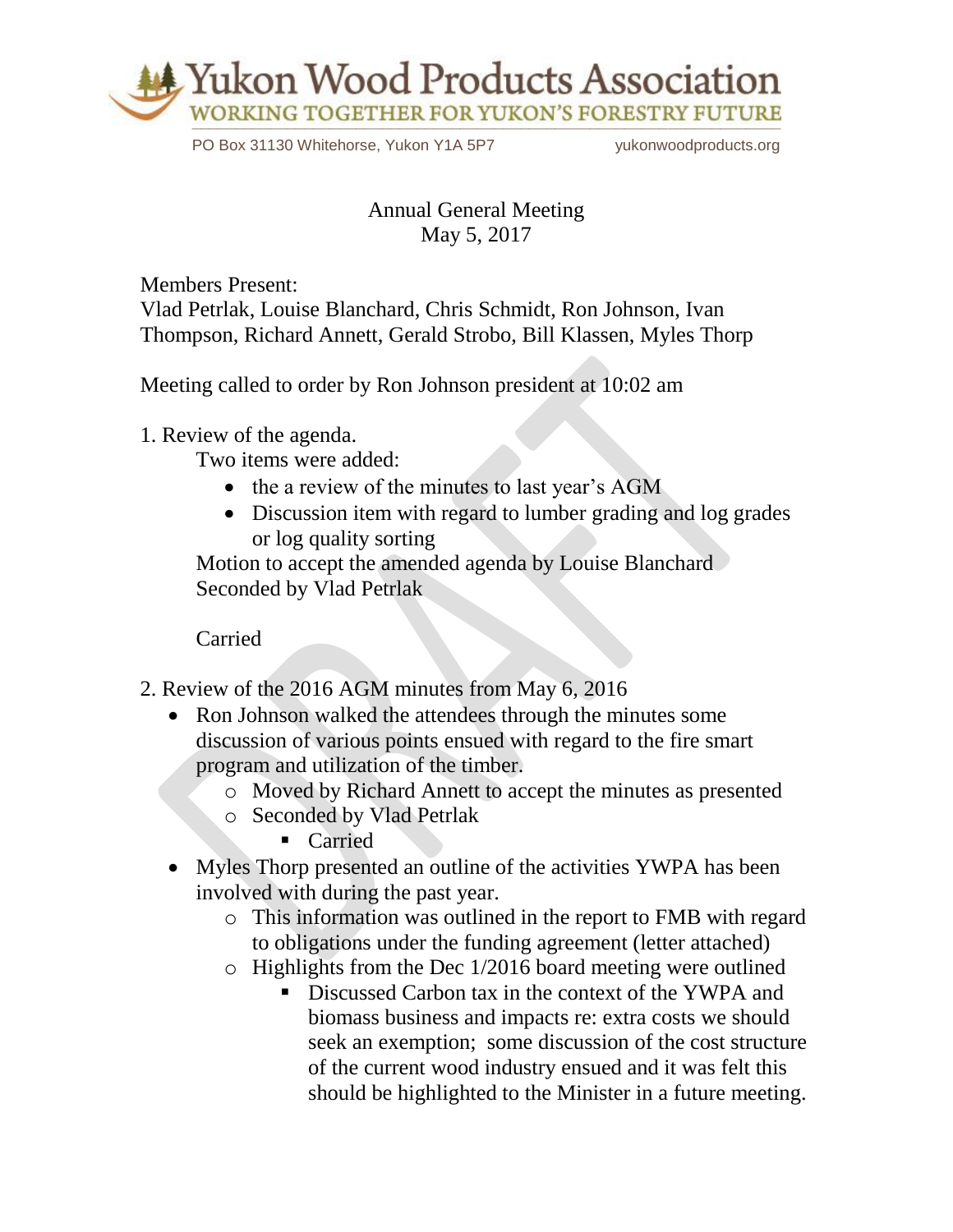- Discussed fuel abatement program and implications for the industry; this subject should be highlighted to the Minister and other senior managers.
- Non-Forest Resources Act wood on clearing projects was discussed from the perspective of utilization. There is an issue that it should be utilized but sometimes there is no one to use it. Needs further discussion with FMB after lunch.
- o The 2017/18 funding agreement work plan was presented.
- The budget for 2017/18 was presented by Myles Thorp
	- o Moved by Ivan Thompson to accept the budget as presented
	- o Seconded by Gerald Strobo
		- Carried
- Waiving of the requirement to hire an accountant to audit YWPA books.
	- o Moved by Vlad Petrlak that "the requirement to audit the books by a professional accountant be waived. The Forest Management Branch reporting requirements are strict enough that this function is fulfilled by them."
	- o Seconded by Gerald Strobo
		- The motion was carried unanimously
- Ron Johnson led the discussion with regard to the election of directors to the board for 2017/18 fiscal.
	- o The current board:
		- Ron Johnson President
		- Ivan Thompson Vice president
		- Dan Reams Secretary/Treasurer
		- Vlad Petrlak director
		- Byron Gagne director
	- o Floor was opened for nominations for five directors.
		- Myles Thorp has received emails from Dan Reams and Byron Gagne indicating they would serve as directors again if nominated.
		- Vlad Petrlak nominated Dan Reams
		- Richard Annett nominated Byron Gagne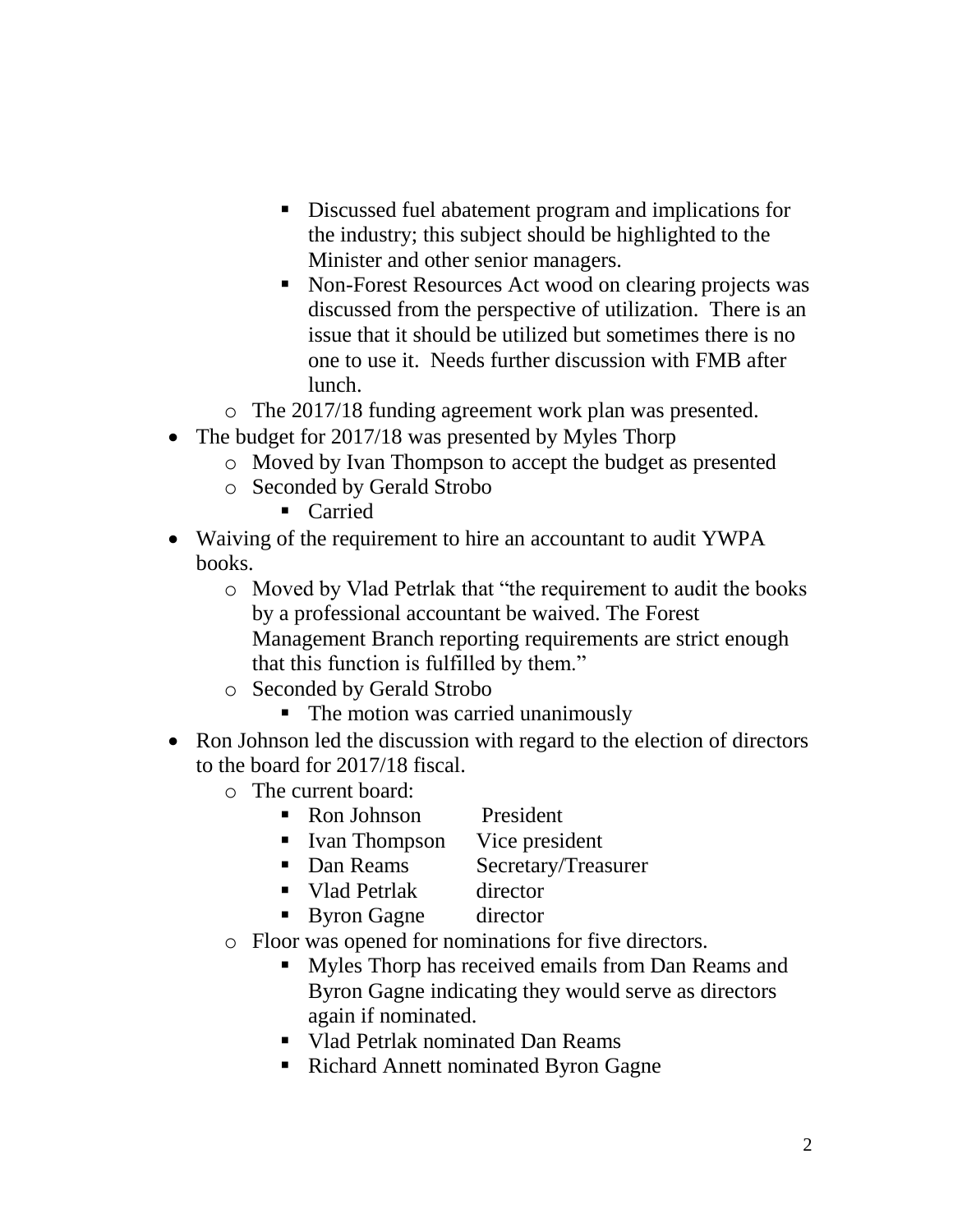- Ron asked the present board members if they would continue as directors Ron, Ivan and Vlad agreed to continue. All members present were asked if they would allow their name to stand for nomination. All declined the opportunity.
	- Gerald Strobo moved that Ron Johnson, Ivan Thompson, Vlad Petrlak, Dan Reams and Byron Gagne be acclaimed as directors for the coming year.
	- Seconded by Richard Annette o Motion was carried unanimously.
	- Bill Klassen moved that Ron Johnson be President, Ivan Thompson be Vice president and Dan Reams be Secretary /Treasurer
	- Seconded by Chris Schmidt o Carried
- 3. Meeting broke for lunch at 12:00
- 4. 13:00 meeting reconvened with Forest Management Branch

Ron, introduced FMB staff In attendance from FMB: Manon Moreau ADM Sustainable with EMR, Lyle Dinn FMB Director, Kirk Price FMB Operations manager, Marc Myer FMB Operations Manager, Gavin Dykstra Tenures and Neal Allison Haines Junction Area Forester

Ron led a brief discussion of the recent machine purchase by Bear Creek Logging Inc and Myles showed some pictures of the machine loading biomass fuel into Raven Recycling truck. The Bandit 3680 Beast recycler is a key piece in the supply chain for biomass fuel and the association is confident we can produce the fuel for boiler systems across the Yukon.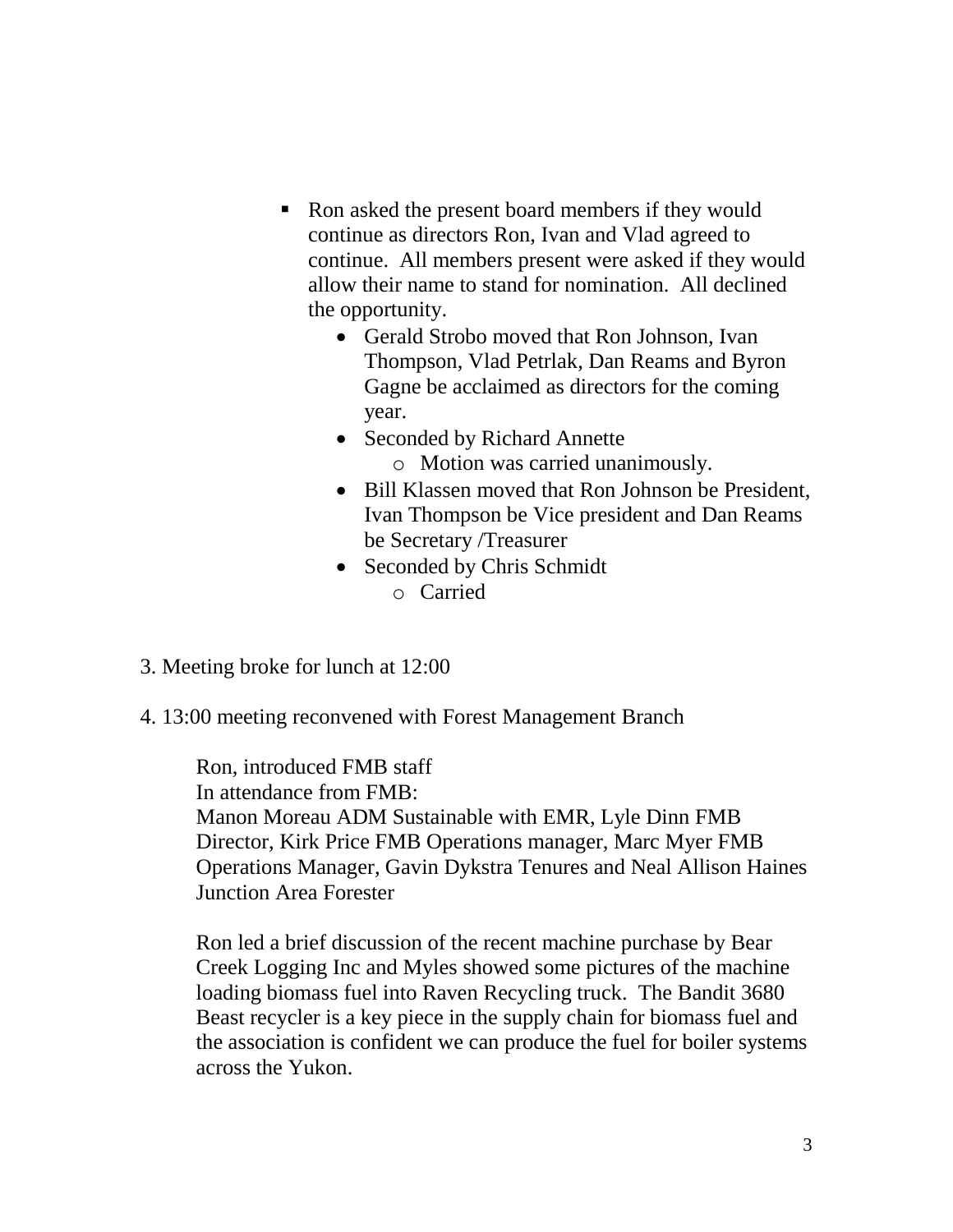Gavin Dykstra provided a review of the current timber tenures issued in the Yukon (please see the attached review document he presented)

- He discussed the countervail with USA and it may affect small producers in the Yukon this time e.g. core box producers
- Myles Thorp mentioned that he will be participating in conference calls in the future regarding this issue
- Americans have widened the blanket of products to be included in the countervail and it is not just lumber
- FPInnovations will be looking for more subjects to present this year we are looking at scaling, green timber drying methods and possibly redoing the small scale harvesting operations session in Whitehorse this time.
- A member asked about small sawmills and if the branch has a notion of how many small sawmills there are in the Yukon. Branch does not know how many there are but it seems like there are a lot of them. This lead to a discussion of how much secondary manufacture is going on and we briefly talked about lumber grading etc.

Kirk Price provided an overview of the TSA processes going on in Haines Junction and Dawson.

- Haines Junction and Dawson are in final stages of developing the detailed TSA reports.
- The TSA is a part of the AAC determination process. Please refer to the attached AAC procedures note attached to these minutes.
- YWPA should see some information by the fall and will be asked to provide comment on the summary and analysis documents.
- The process will require formal submissions so YWPA will have to provide any comments, issues and concerns in writing.
- Briefly discussed the difference between apportionment and AAC partition. Apportionment is about designating parts of the AAC to specific uses or industry sectors; Partition refers to a division of the AAC into specific amounts of timber in each part of the AAC almost always driven by things like underutilized species of timber on specific terrains or other problem timber types that are part of the AAC but not being targeted for harvest by industry.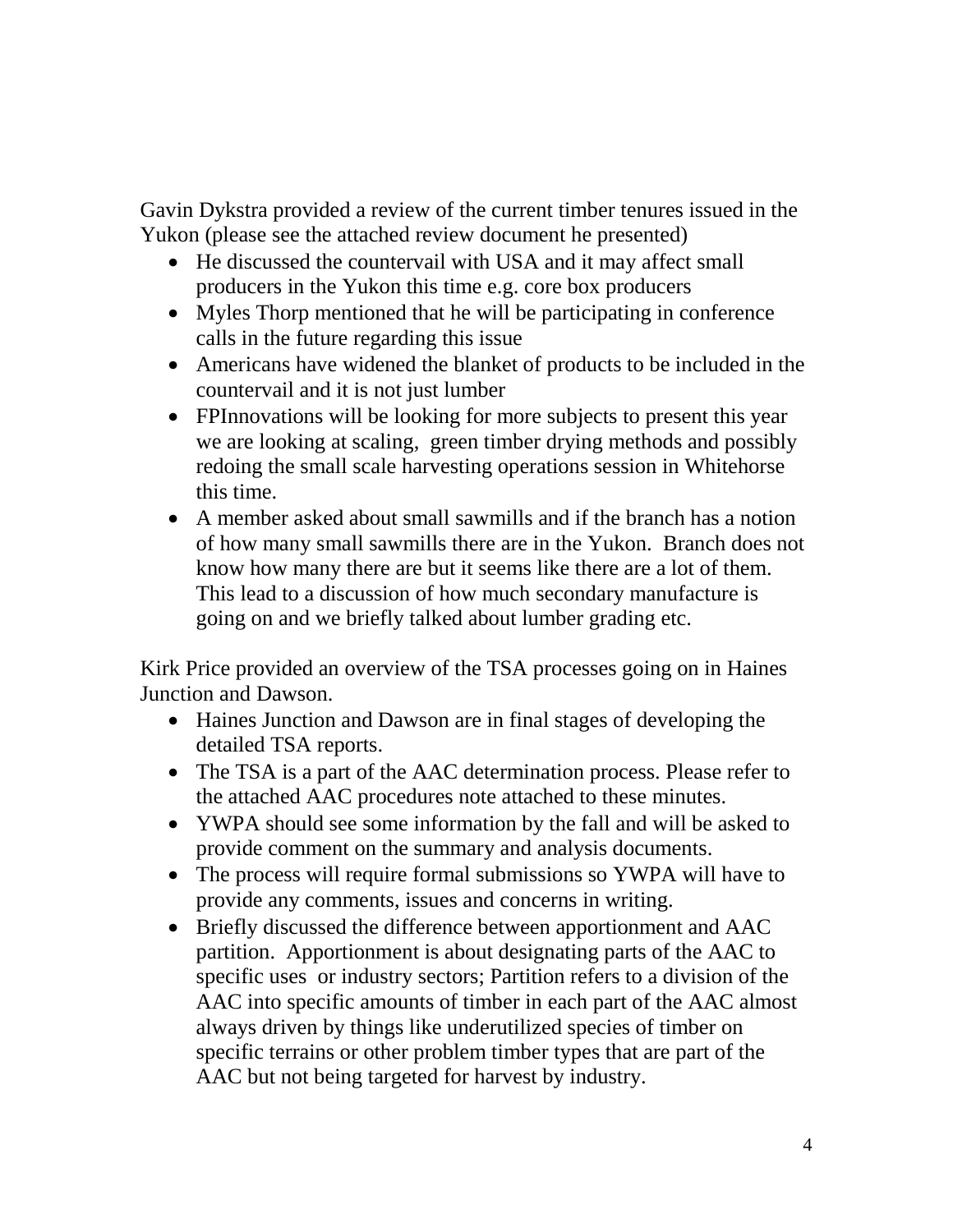• In the Yukon there are no obvious reasons to partition the AAC or apportion it to specific uses. The Director is open to it if there are compelling reasons but would have to be provided with a good rationale.

Marc Myers discussed forest planning both FRMP and THP.

- Reminded everyone that there is an implementation agreement with CAFN. With planning priorities for fuel abatement, AAC determination, wood supply development (THP), and implementation of a monitoring plan for the FRMP.
- WSL FRMP is being drafted and that there was a roll back in timing as the joint planning team felt there was new information coming out on TK and fuel load data. It will be about another year in process and YWPA will be asked to provide review comment.
	- o This lead to a brief discussion of the timing of planning versus the risk associated with a catastrophic fire event in the region. The Branch shares the concern and recognizes that this in some ways beyond their control.
	- o YWPA will be meeting with the minister in the near future and this topic will be on our agenda to talk about.
- Watson Lake
	- o Lyle responded to a question from Watson Lake members.
		- The branch is making every effort to engage with LFN but is difficult especially now that there is considerable confusion in the community with regard to the current elections process.
		- In many of the attempts over the years the forest management issues often get wrapped up in a host of other issues that LFN raises which adds to the complexity of the situation. Senior managers in the department are working with LFN on these issues.
		- This lead to a brief discussion of the realities of trying to develop an FRMP for the area. Lyle pointed out that they are working on timber projects to cover local needs and that YESAB recently recommended approval of a THP in the Watson Lake area.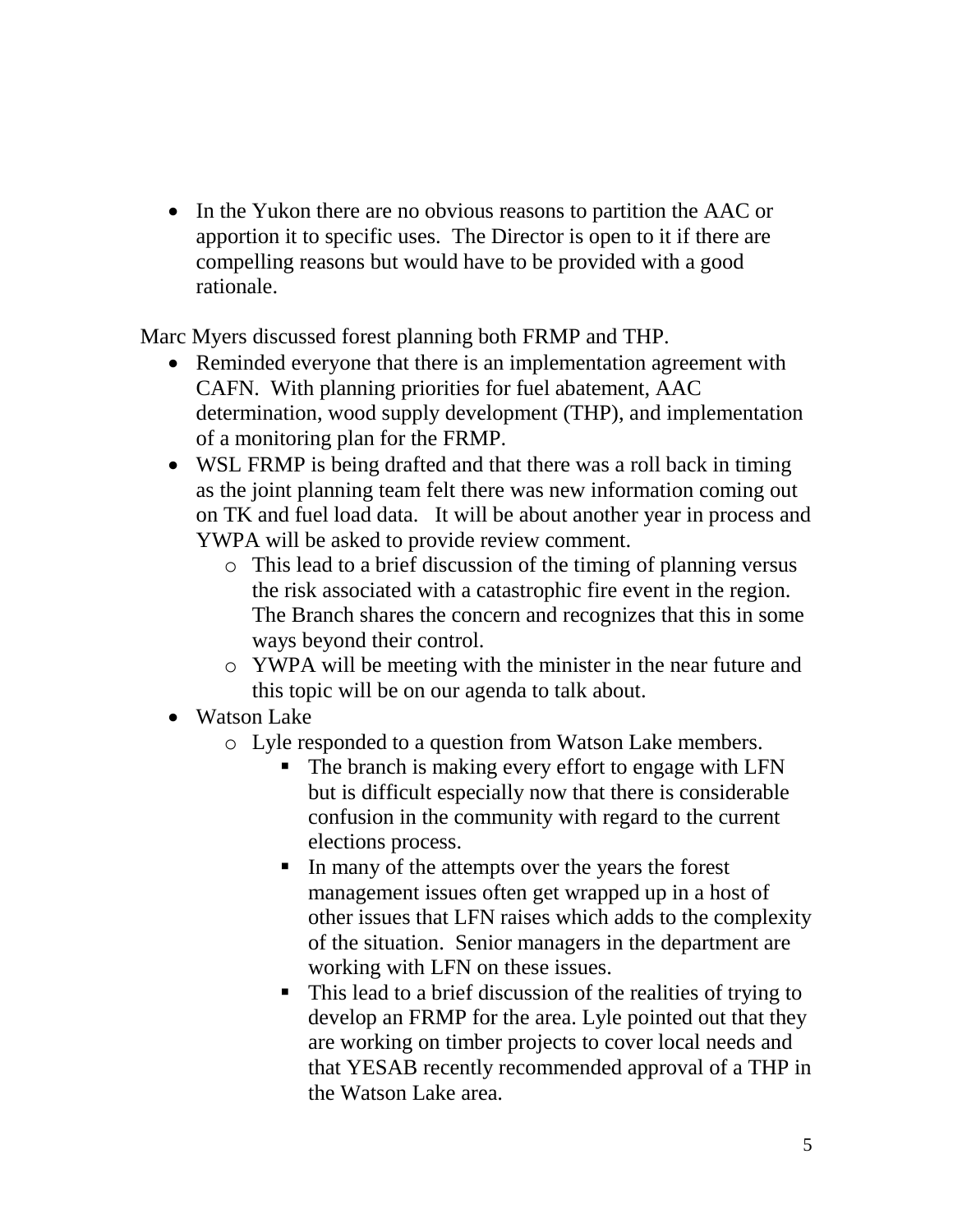Neal Allison talked about THP development in Haines Junction

- Preliminary work on a THP is underway
- Encouraged YWPA to engage in the process, cannot understate the importance of industry input.
- There are some comments from the public and others on the current THP that should be responded to by the industry. This lead to a brief discussion of how the YWPA can engage. It was pointed out by Ron that the members are all busy running businesses and have some difficulty with finding the time to keep an eye on YESAB assessment's. This includes Myles's time as the contract Executive Director. This is an area that may require some type of targeted funding to have a member monitoring the website on an ongoing basis and provide direct input on behalf of the industry. Lyle responded by saying if that is what it will take he would be willing to discuss this with the Ron and others to see if a solution can be found.

Lyle and Myles talked briefly about the Forest Sector Trust Fund.

- Myles is a member of the committee as an indpendant member and not representing the industry.
	- o He mentioned that there will be a letter coming out under Terry Wilkinson's as chair of the committee asking for feedback from industry. Some will get the letter twice as licensees and members of the association.

Ron Johnson provided feedback to the FMB folks regarding the topics we see as important for the industry. These topics will be part of our discussions with Government Ministers and senior staff.

- Fire smart and timber utilization, planning processes and risk levels.
	- o Need greater emphasis on the urgency and the planning process should be expedited where possible
	- o FMB cannot drive the process as the FRMP is the primary connection but it is other departments and FN governments who must buy in at the pace they find acceptable.
	- o YWPA very concerned that the pace of planning is clearly out of step with the level of risk for a catastrophic fire event. (we will be raising this with Government)